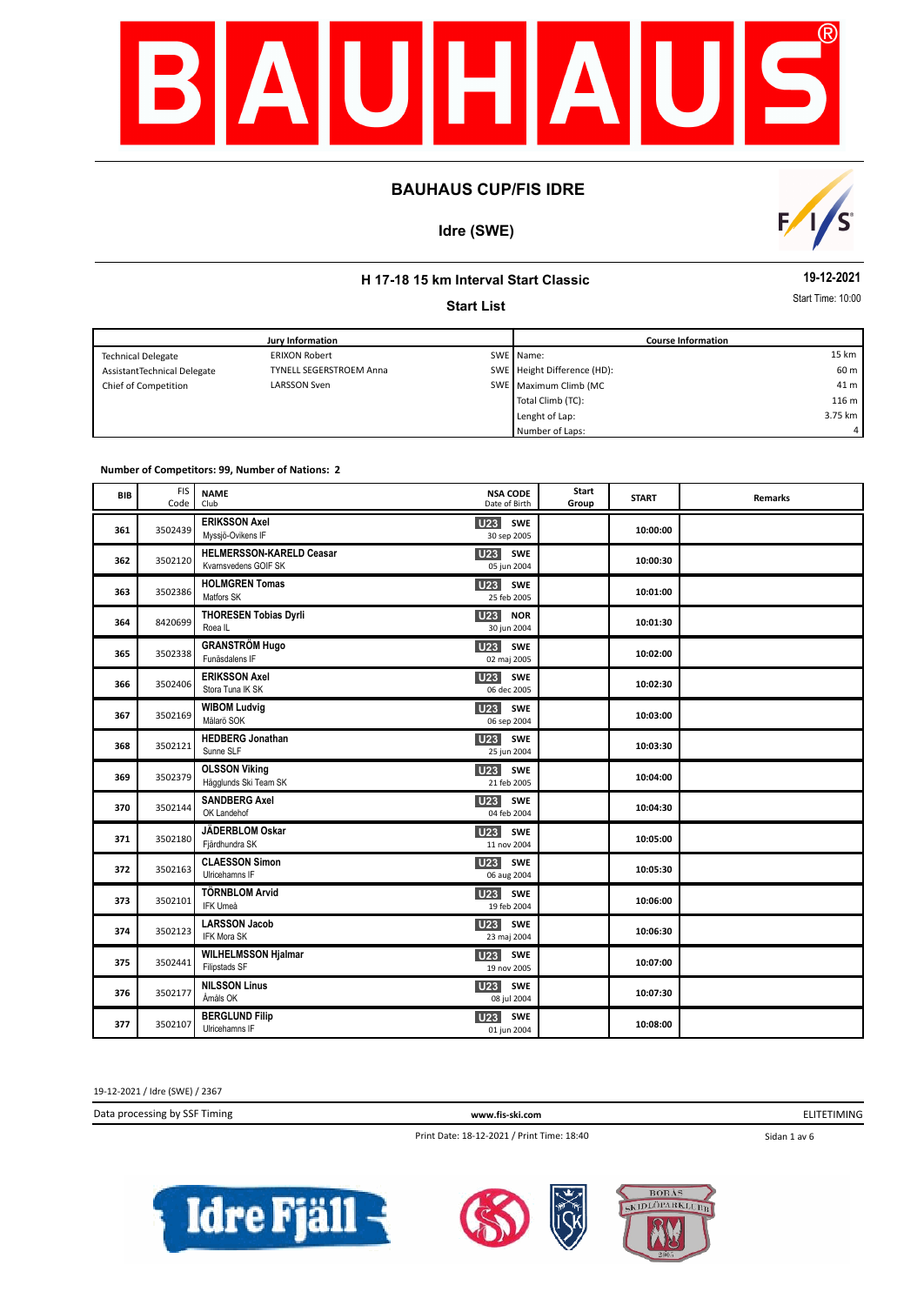

**Idre (SWE)**



**H 17-18 15 km Interval Start Classic**

**Start List**

**19-12-2021** Start Time: 10:00

**Number of Competitors: 99, Number of Nations: 2**

| BIB | <b>FIS</b><br>Code | <b>NAME</b><br>Club                            | <b>NSA CODE</b><br>Date of Birth        | Start<br>Group | <b>START</b> | Remarks |
|-----|--------------------|------------------------------------------------|-----------------------------------------|----------------|--------------|---------|
| 378 | 3502337            | <b>GUSTAFSSON Erik</b><br>Täby IS SK           | <b>U23 SWE</b><br>29 sep 2005           |                | 10:08:30     |         |
| 379 | 3502418            | <b>JELEBY Albin</b><br>Häverödals SK           | <b>U23</b> SWE<br>25 nov 2005           |                | 10:09:00     |         |
| 380 | 3502186            | <b>BROMS Axel</b><br>IF Hallby SOK             | U23 SWE<br>22 aug 2004                  |                | 10:09:30     |         |
| 381 | 3502402            | <b>TIMBY Otto</b><br>Täfteå IK                 | <b>U23</b> SWE<br>27 jan 2005           |                | 10:10:00     |         |
| 382 | 3502426            | DÄLDEHÖG Love<br>Hudiksvalls IF                | <b>U23</b><br>SWE<br>16 maj 2005        |                | 10:10:30     |         |
| 383 | 3502366            | <b>BLOMQVIST Jason</b><br>Matfors SK           | <b>U23</b><br>SWE<br>08 aug 2005        |                | 10:11:00     |         |
| 384 | 8420781            | <b>PAALSSON Niklas</b><br>Hovden Sportsklubb   | <b>U23</b><br><b>NOR</b><br>03 apr 2004 |                | 10:11:30     |         |
| 385 | 3502431            | <b>HÖIBY Martin</b><br>OK Landehof             | <b>U23</b> SWE<br>11 jan 2005           |                | 10:12:00     |         |
| 386 | 3502345            | <b>LINDGREN Melker</b><br>Täfteå IK            | <b>U23</b><br>SWE<br>10 okt 2005        |                | 10:12:30     |         |
| 387 | 3502422            | <b>JOHANSSON Max</b><br>Östersunds SK          | U23 SWE<br>27 mar 2005                  |                | 10:13:00     |         |
| 388 | 3502335            | QUICK Jonathan<br>Falköpings AIK SK            | U23<br>SWE<br>01 jun 2005               |                | 10:13:30     |         |
| 389 | 3502396            | <b>BERGSTRÖM Erik</b><br>Rehns BK              | U23 SWE<br>22 apr 2005                  |                | 10:14:00     |         |
| 390 | 3502357            | <b>ZACHRISSON Ebbe</b><br>Östersunds SK        | U <sub>23</sub><br>SWE<br>29 nov 2005   |                | 10:14:30     |         |
| 391 | 3502147            | <b>NILSSON Marcus</b><br>Hägglunds Ski Team SK | U <sub>23</sub><br>SWE<br>01 mar 2004   |                | 10:15:00     |         |
| 392 | 3502155            | <b>MILLESTU Ludvig</b><br>Utrikes Skidklubb    | U23<br>SWE<br>08 maj 2004               |                | 10:15:30     |         |
| 393 | 3502390            | <b>MALM Elias</b><br>Täfteå IK                 | U23<br>SWE<br>29 aug 2005               |                | 10:16:00     |         |
| 394 | 3502115            | <b>DAHLGREN Adam</b><br>Ulricehamns IF         | <b>U23 SWE</b><br>15 okt 2004           |                | 10:16:30     |         |
| 395 | 8420785            | <b>AAREKOL Tobias</b><br>Vindafjord IL         | <b>U23</b><br><b>NOR</b><br>18 jun 2004 |                | 10:17:00     |         |
| 396 | 3502433            | <b>ENBERG Filip</b><br>Strömnäs GIF Skidklubb  | <b>U23</b> SWE<br>17 jan 2005           |                | 10:17:30     |         |
| 397 | 3502143            | <b>ERICSSON Oskar</b><br>Ronneby OK            | U23<br>SWE<br>22 apr 2004               |                | 10:18:00     |         |

19-12-2021 / Idre (SWE) / 2367

Data processing by SSF Timing **www.fis-ski.com**

ELITETIMING

Print Date: 18-12-2021 / Print Time: 18:40

Sidan 2 av 6





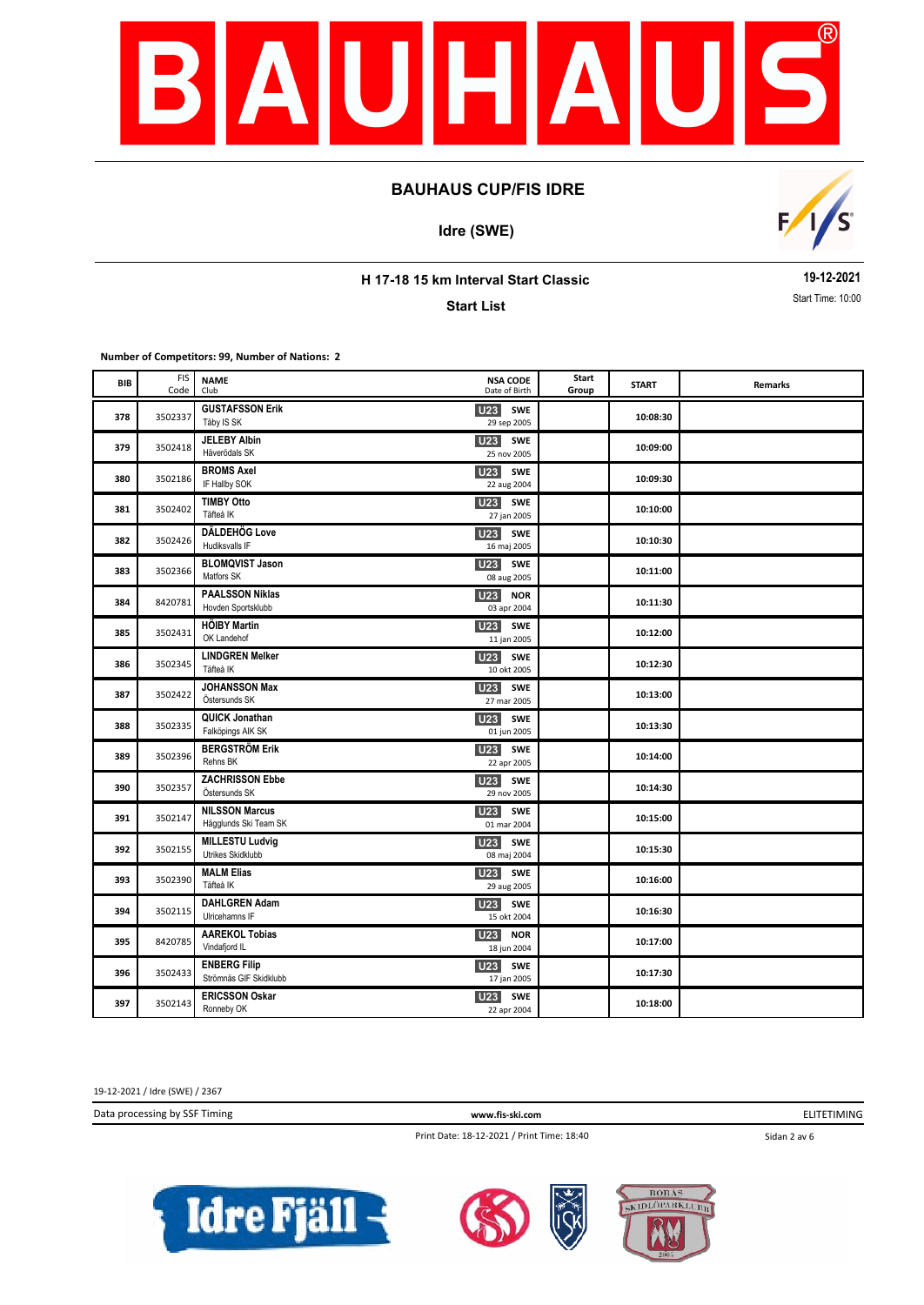

**Idre (SWE)**



**H 17-18 15 km Interval Start Classic**

**Start List**

**19-12-2021** Start Time: 10:00

**Number of Competitors: 99, Number of Nations: 2**

| BIB | <b>FIS</b><br>Code | <b>NAME</b><br>Club                         | <b>NSA CODE</b><br>Date of Birth             | Start<br>Group | <b>START</b> | Remarks |
|-----|--------------------|---------------------------------------------|----------------------------------------------|----------------|--------------|---------|
| 398 | 3502167            | <b>NORBERG Arvid</b><br>Hudiksvalls IF      | U23 SWE<br>22 feb 2004                       |                | 10:18:30     |         |
| 399 | 3502141            | LJUNGDAHL Valter<br>Matfors SK              | <b>U23</b> SWE<br>19 dec 2004                |                | 10:19:00     |         |
| 400 | 3502117            | ÅKERSTRÖM Melker<br>IFK Skövde SK           | U23 SWE<br>07 jul 2004                       |                | 10:19:30     |         |
| 401 | 3502413            | <b>PALMGREN David</b><br>Bergeforsens SK    | U <sub>23</sub><br><b>SWE</b><br>26 jul 2005 |                | 10:20:00     |         |
| 402 | 3502399            | <b>NORDVALL Helmer</b><br>Matfors SK        | <b>U23</b><br>SWE<br>23 okt 2005             |                | 10:20:30     |         |
| 403 | 3502173            | <b>BÅNG Melwin</b><br>Östersunds SK         | <b>U23</b><br>SWE<br>20 dec 2004             |                | 10:21:00     |         |
| 404 | 3502363            | <b>LUNDBERG Tim</b><br>Luleå Gjutarens IF   | <b>U23</b><br>SWE<br>10 mar 2005             |                | 10:21:30     |         |
| 405 | 3502446            | <b>BÖRJESSON Olle</b><br>Vreta Skid o MK    | <b>U23</b> SWE<br>05 feb 2005                |                | 10:22:00     |         |
| 406 | 3502146            | SJÖDIN Rickard<br>Matfors SK                | U23<br>SWE<br>22 feb 2004                    |                | 10:22:30     |         |
| 407 | 3502348            | <b>LARSSON Mattias</b><br>Matfors SK        | U23 SWE<br>26 nov 2005                       |                | 10:23:00     |         |
| 408 | 3502397            | <b>CALLMER Erik</b><br>Björnstorps IF       | U23 SWE<br>26 jan 2005                       |                | 10:23:30     |         |
| 409 | 3502334            | <b>NYQVIST Elias</b><br>OK Landehof         | <b>U23</b> SWE<br>20 jul 2005                |                | 10:24:00     |         |
| 410 | 3502112            | <b>GUSTAFSSON Carl</b><br>Vårby IK          | U <sub>23</sub><br><b>SWE</b><br>27 maj 2004 |                | 10:24:30     |         |
| 411 | 3502142            | <b>EJVINSSON Lukas</b><br>Matfors SK        | <b>U23</b><br>SWE<br>09 jun 2004             |                | 10:25:00     |         |
| 412 | 3502435            | <b>NORDLANDER Simon</b><br>Stockviks SF     | U23<br>SWE<br>14 apr 2005                    |                | 10:25:30     |         |
| 413 | 3502387            | <b>STERNANDER Carl</b><br>Vreta Skid o MK   | <b>U23</b><br><b>SWE</b><br>17 jan 2005      |                | 10:26:00     |         |
| 414 | 3502190            | <b>WIDEBO Hampus</b><br>IFK Umeå            | <b>U23</b> SWE<br>21 dec 2004                |                | 10:26:30     |         |
| 415 | 3502442            | <b>ERSSON Andreas</b><br>Jättendals IF      | U23 SWE<br>10 sep 2005                       |                | 10:27:00     |         |
| 416 | 3502423            | <b>TÖRSHAGEN Melvin</b><br>Granbergsdals IF | U23 SWE<br>12 apr 2005                       |                | 10:27:30     |         |
| 417 | 3502109            | <b>KARLSSON Elof</b><br>IFK Umeå            | <b>U23</b><br>SWE<br>16 apr 2004             |                | 10:28:00     |         |

19-12-2021 / Idre (SWE) / 2367

Data processing by SSF Timing **www.fis-ski.com**

ELITETIMING

Print Date: 18-12-2021 / Print Time: 18:40

Sidan 3 av 6





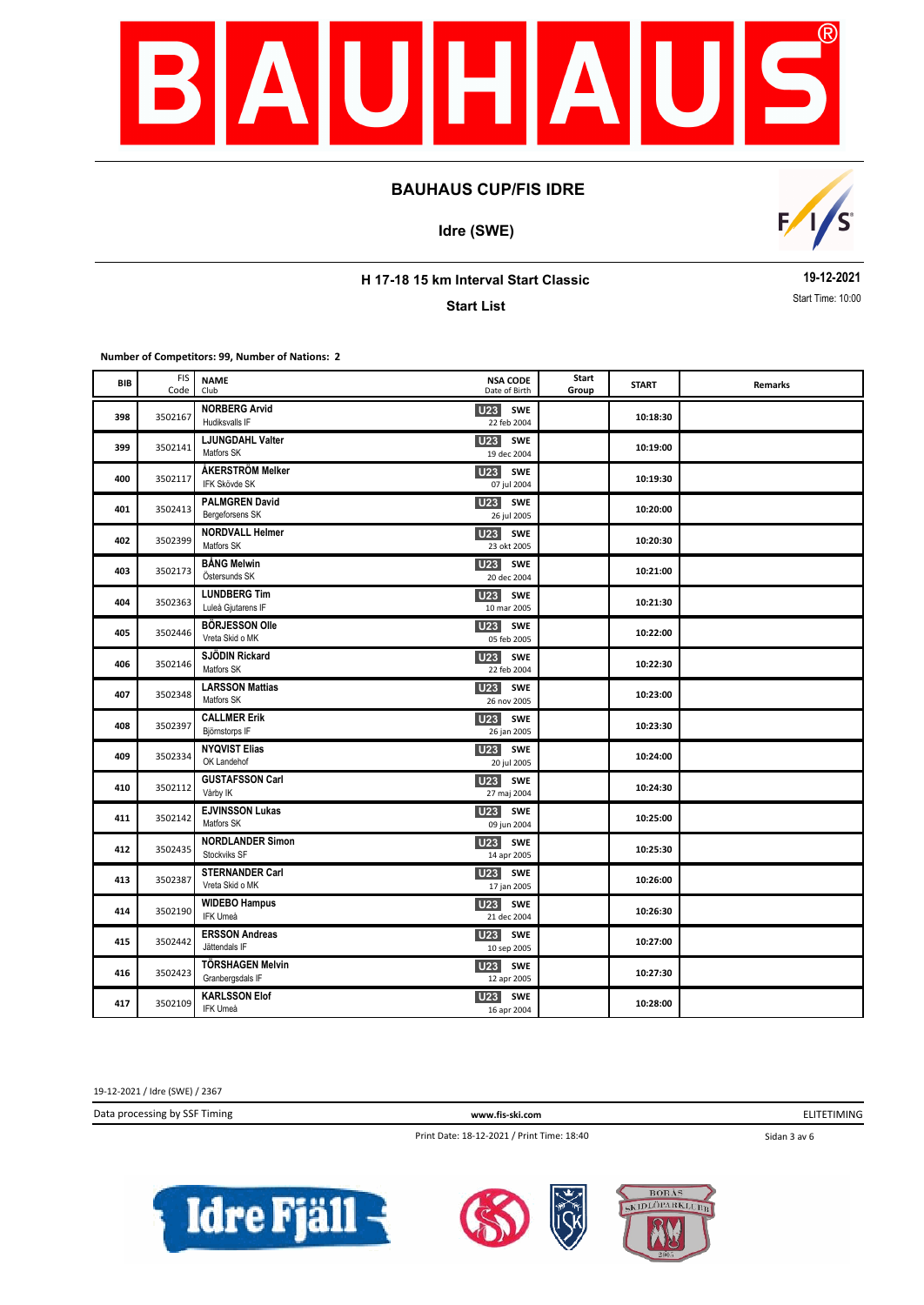

**Idre (SWE)**



**H 17-18 15 km Interval Start Classic**

**Start List**

**19-12-2021** Start Time: 10:00

**Number of Competitors: 99, Number of Nations: 2**

| BIB | <b>FIS</b><br>Code | <b>NAME</b><br>Club                                  | <b>NSA CODE</b><br>Date of Birth             | Start<br>Group | <b>START</b> | Remarks |
|-----|--------------------|------------------------------------------------------|----------------------------------------------|----------------|--------------|---------|
| 418 | 3502384            | <b>LINDBERG Jonatan</b><br>IFK Mora SK               | U <sub>23</sub><br>SWE<br>19 maj 2005        |                | 10:28:30     |         |
| 419 | 3502342            | <b>BENGTSSON Elias</b><br>Tynderö IK                 | <b>U23</b><br>SWE<br>06 okt 2005             |                | 10:29:00     |         |
| 420 | 3502156            | <b>MÄKINEN Axel</b><br>Högbo GIF                     | <b>U23</b> SWE<br>06 jan 2004                |                | 10:29:30     |         |
| 421 | 3502340            | <b>LODIN Alexander</b><br>Tunafors SK                | U <sub>23</sub><br>SWE<br>19 mar 2005        |                | 10:30:00     |         |
| 422 | 3502111            | <b>BJÖRKLIN William</b><br>Högbo GIF                 | SWE<br>U23<br>02 okt 2004                    |                | 10:30:30     |         |
| 423 | 3502421            | <b>KARLBERG Oskar</b><br>Siljansnäs Skid Löparklubb  | U23<br><b>SWE</b><br>28 apr 2005             |                | 10:31:00     |         |
| 424 | 3502116            | <b>KARLÖF Leo</b><br>Täby IS SK                      | <b>U23</b><br>SWE<br>16 jul 2004             |                | 10:31:30     |         |
| 425 | 3502160            | <b>THOLANDER Ruben</b><br>Sundbybergs IK             | <b>U23</b><br><b>SWE</b><br>27 dec 2004      |                | 10:32:00     |         |
| 426 | 3502098            | <b>SUNDIN Filip</b><br>Grava SK                      | U <sub>23</sub><br><b>SWE</b><br>26 feb 2004 |                | 10:32:30     |         |
| 427 | 3502139            | <b>WALTHER Lukas</b><br>Matfors SK                   | U <sub>23</sub><br>SWE<br>11 apr 2004        |                | 10:33:00     |         |
| 428 | 3502192            | <b>ARNESSON Axel</b><br>Ås IF                        | U23<br><b>SWE</b><br>31 jan 2004             |                | 10:33:30     |         |
| 429 | 3502333            | <b>REDMAN Elias</b><br>Östersunds SK                 | <b>U23</b> SWE<br>05 feb 2005                |                | 10:34:00     |         |
| 430 | 3502154            | <b>SVENSSON Axel</b><br>Sundbybergs IK               | U <sub>23</sub><br><b>SWE</b><br>30 aug 2004 |                | 10:34:30     |         |
| 431 | 3502409            | <b>BERGKVIST Hampus</b><br>Matfors SK                | U <sub>23</sub><br><b>SWE</b><br>05 feb 2005 |                | 10:35:00     |         |
| 432 | 3502150            | <b>NORDER Gabriel</b><br>IF Hallby SOK               | U23<br>SWE<br>23 feb 2004                    |                | 10:35:30     |         |
| 433 | 3502134            | <b>SVAHN Sebastian</b><br><b>IFK Mora SK</b>         | <b>U23</b><br>SWE<br>04 jun 2004             |                | 10:36:00     |         |
| 434 | 3502176            | PALM Axel<br>Falu IK Skidklubb                       | <b>U23</b><br>SWE<br>10 dec 2004             | В              | 10:36:30     |         |
| 435 | 3502332            | <b>TÖRNBLOM Ivar</b><br>IFK Umeå                     | U23<br>SWE<br>07 okt 2005                    | Α              | 10:37:00     |         |
| 436 | 3502159            | <b>MACDONALD LARSSON Alexander</b><br>Garphyttans IF | U <sub>23</sub> SWE<br>08 dec 2004           | B              | 10:37:30     |         |
| 437 | 3502127            | <b>WEDIN Alfons</b><br>Garphyttans IF                | <b>U23</b><br><b>SWE</b><br>20 okt 2004      | А              | 10:38:00     |         |

19-12-2021 / Idre (SWE) / 2367

Data processing by SSF Timing **www.fis-ski.com**

ELITETIMING

Print Date: 18-12-2021 / Print Time: 18:40

Sidan 4 av 6





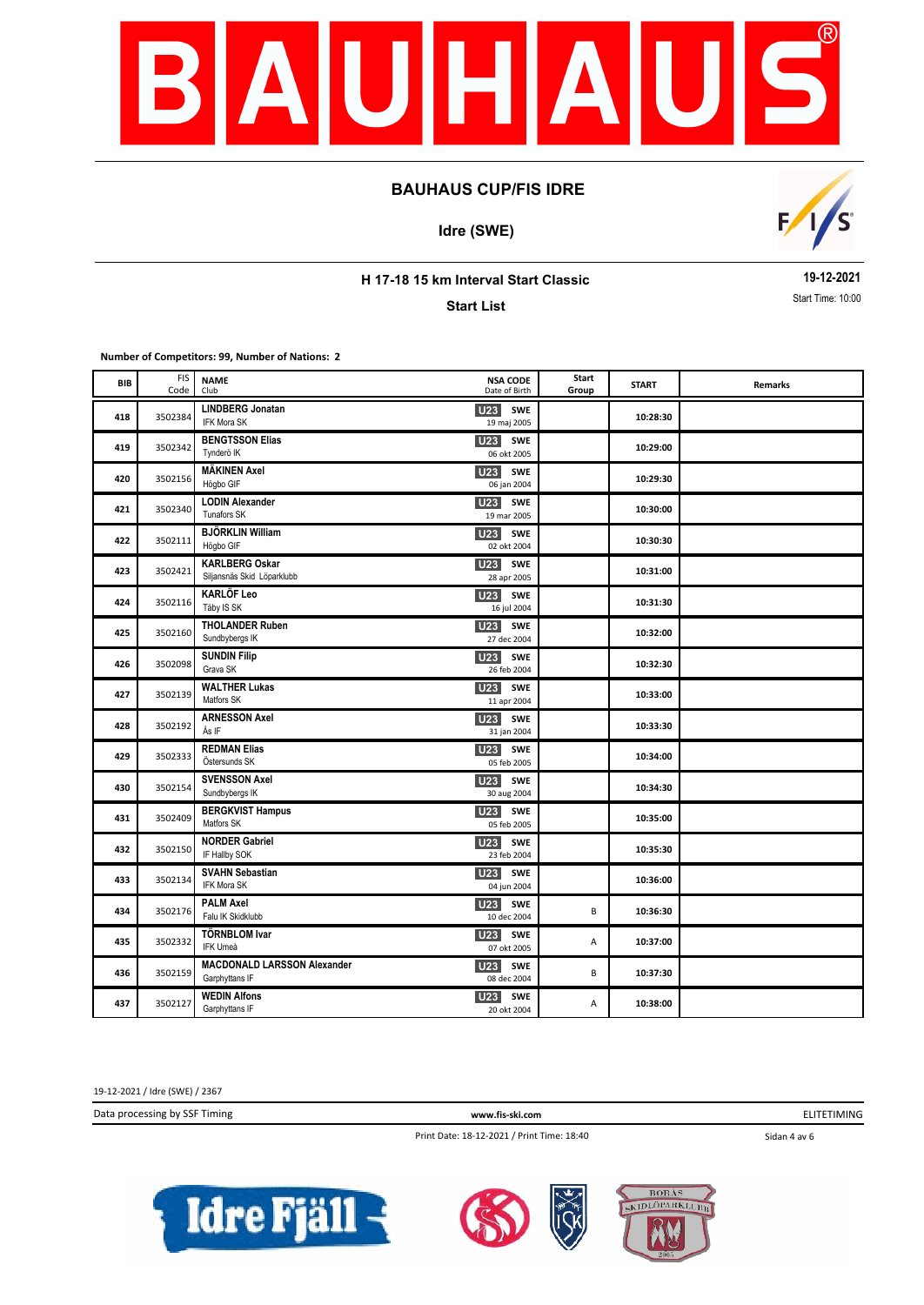

**Idre (SWE)**



**H 17-18 15 km Interval Start Classic**

**Start List**

**19-12-2021** Start Time: 10:00

**Number of Competitors: 99, Number of Nations: 2**

| BIB | <b>FIS</b><br>Code | <b>NAME</b><br>Club                               | <b>NSA CODE</b><br>Date of Birth        | Start<br>Group | <b>START</b> | Remarks |
|-----|--------------------|---------------------------------------------------|-----------------------------------------|----------------|--------------|---------|
| 438 | 3502131            | <b>GRUNDSTRÖM Linus</b><br>Täfteå IK              | <b>U23</b> SWE<br>29 jun 2004           | B              | 10:38:30     |         |
| 439 | 3502140            | <b>NILSSON Joel</b><br>IFK Umeå                   | U23<br><b>SWE</b><br>25 mar 2004        | А              | 10:39:00     |         |
| 440 | 3502106            | <b>HÖGMAN Edvin</b><br>Ulricehamns IF             | U23 SWE<br>08 apr 2004                  | B              | 10:39:30     |         |
| 441 | 3502359            | <b>BJUREDAL Alexander</b><br>Sälens IF            | <b>U23</b><br><b>SWE</b><br>16 jul 2005 | Α              | 10:40:00     |         |
| 442 | 3502124            | <b>WISTMAN GUNNERIUSSON Axel</b><br>Östersunds SK | <b>U23</b><br>SWE<br>17 aug 2004        | B              | 10:40:30     |         |
| 443 | 3502104            | <b>EDMAN Benjamin</b><br>IFK Umeå                 | <b>U23</b><br>SWE<br>28 mar 2004        | Α              | 10:41:00     |         |
| 444 | 3502350            | <b>BERGLUND Albin</b><br>Hemmingsmarks Skidklubb  | <b>U23</b><br><b>SWE</b><br>28 jan 2005 | B              | 10:41:30     |         |
| 445 | 3502102            | <b>DANIELSSON Elias</b><br>Högbo GIF              | U23<br><b>SWE</b><br>24 mar 2004        | Α              | 10:42:00     |         |
| 446 | 3502103            | <b>NORBERG Viktor</b><br>Falu IK Skidklubb        | <b>U23</b><br>SWE<br>26 okt 2004        | B              | 10:42:30     |         |
| 447 | 3502129            | RIEKKOLA Nikolaj<br>Luleå Gjutarens IF            | U23 SWE<br>24 jan 2004                  | Α              | 10:43:00     |         |
| 448 | 3502405            | <b>HULTDIN Melker</b><br>IFK Umeå                 | U23<br>SWE<br>15 apr 2005               | B              | 10:43:30     |         |
| 449 | 3502330            | <b>SEHLSTEDT Emil</b><br>IFK Umeå                 | U23 SWE<br>07 sep 2005                  | А              | 10:44:00     |         |
| 450 | 3502099            | <b>HENDÉN Melker</b><br>Ulricehamns IF            | U23<br>SWE<br>18 okt 2004               | B              | 10:44:30     |         |
| 451 | 3502336            | <b>NILSSON Hugo</b><br>Hudiksvalls IF             | U <sub>23</sub><br>SWE<br>28 dec 2005   | А              | 10:45:00     |         |
| 452 | 3502132            | <b>FRANZÉN Erik</b><br>Borås SK                   | <b>U23</b><br><b>SWE</b><br>25 maj 2004 | B              | 10:45:30     |         |
| 453 | 3502108            | <b>GRAHN Anton</b><br>IFK Mora SK                 | <b>U23</b><br>SWE<br>02 nov 2004        | Α              | 10:46:00     |         |
| 454 | 3502138            | <b>SCHÖN Edvin</b><br>Storvreta IK                | <b>U23</b><br>SWE<br>07 jun 2004        | B              | 10:46:30     |         |
| 455 | 3502161            | <b>ANDERSSON LIND Isak</b><br>IFK Umeå            | U <sub>23</sub><br>SWE<br>14 mar 2004   | Α              | 10:47:00     |         |
| 456 | 3502100            | <b>STERNER Wilhelm</b><br>Täby IS SK              | U23 SWE<br>05 aug 2004                  | B              | 10:47:30     |         |
| 457 | 3502427            | <b>STERNANDER Anton</b><br>Vreta Skid o MK        | U23 SWE<br>26 apr 2005                  | Α              | 10:48:00     |         |

19-12-2021 / Idre (SWE) / 2367

Data processing by SSF Timing **www.fis-ski.com**

ELITETIMING

Print Date: 18-12-2021 / Print Time: 18:40

Sidan 5 av 6